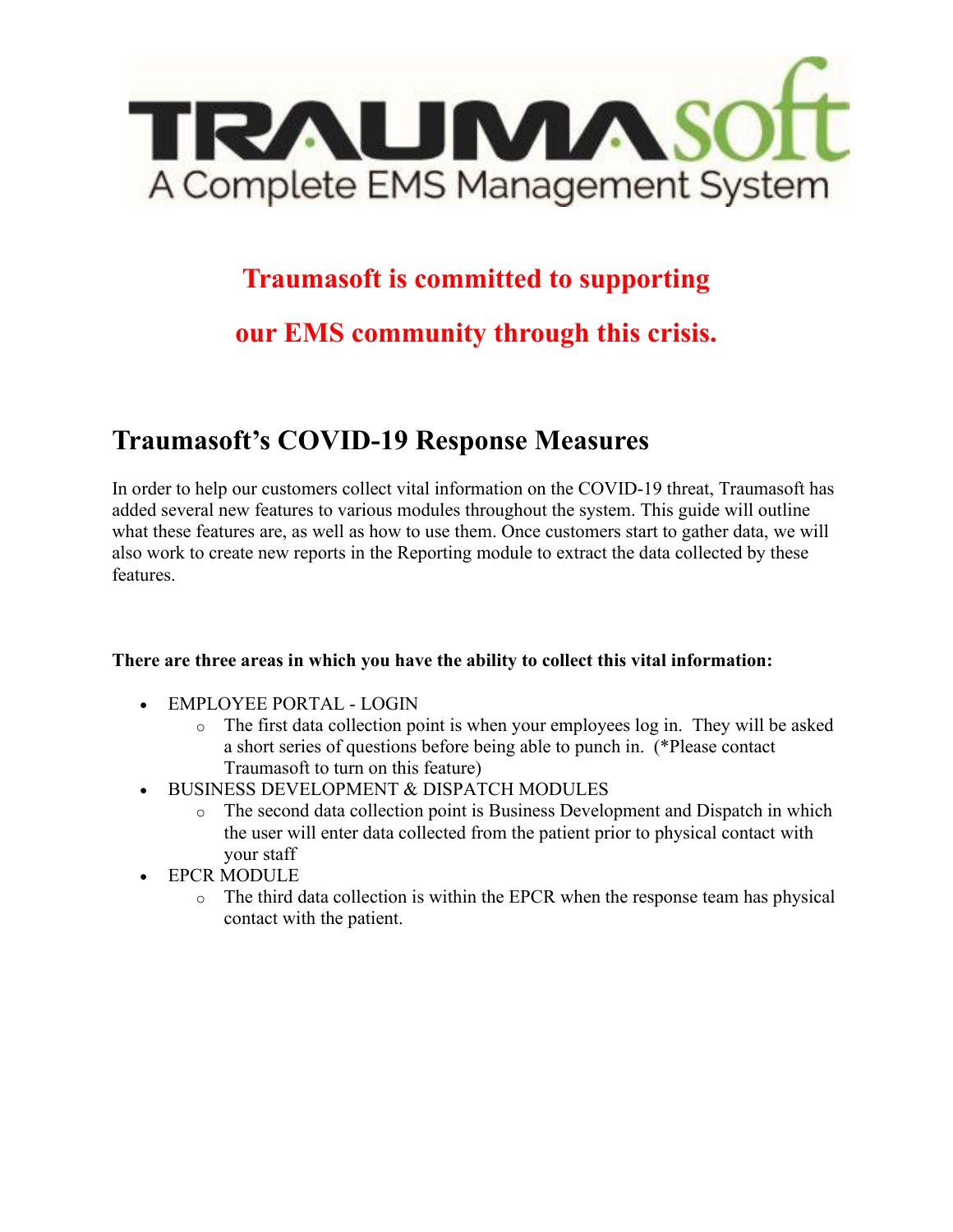# **EMPLOYEE PORTAL- LOGIN**

In addition to collecting information about possible exposure to COVID-19 for patients, we are adding an optional questionnaire on login to collect information from Employees to determine any possible infection of the virus. If enabled, each employee will be required to fill out the form prior to punching in for their shift. NOTE: You will need to contact Traumasoft to enable this form.

|                                                                              | <b>COVID-19 Questionnaire</b>                                |            |  |  |  |  |  |  |  |  |
|------------------------------------------------------------------------------|--------------------------------------------------------------|------------|--|--|--|--|--|--|--|--|
| Employee: Ward, Colt                                                         | Shift: 4111: 2020-03-20: 10:00-22:00<br><b>Vehicle: 4111</b> |            |  |  |  |  |  |  |  |  |
| Are you experiencing any of the following?                                   |                                                              |            |  |  |  |  |  |  |  |  |
|                                                                              | Cough                                                        |            |  |  |  |  |  |  |  |  |
|                                                                              | Shortness Of Breath                                          | ◯ Yes ◯ No |  |  |  |  |  |  |  |  |
|                                                                              | Fever                                                        | ⊙ Yes ⊙ No |  |  |  |  |  |  |  |  |
|                                                                              | Flu-Like Symptoms                                            | ⊙ Yes ⊙ No |  |  |  |  |  |  |  |  |
|                                                                              | Other                                                        | ⊙ Yes ⊙ No |  |  |  |  |  |  |  |  |
|                                                                              |                                                              |            |  |  |  |  |  |  |  |  |
|                                                                              | What is your Current Temperature? (Use Degree Fahrenheit)    |            |  |  |  |  |  |  |  |  |
|                                                                              | Temperature                                                  |            |  |  |  |  |  |  |  |  |
| Have you been fit tested for an N95 Mask within the last year?<br>⊙ Yes ⊙ No |                                                              |            |  |  |  |  |  |  |  |  |
|                                                                              | Submit                                                       |            |  |  |  |  |  |  |  |  |

The following questions will be asked to the employee:

If the employee enters a temperature above 99.5 degrees or higher and/or answers 'Yes' to any of the symptom questions, an alert will be sent via email to the appropriate HR and all Global Admins. The temperature threshold can be configured by Traumasoft to a different value. We also have config options to not send the email on 'Yes' answers, and to disable the N95 Mask question if needed.

Once the form has been built and pushed to everyone, we will start work on a report to pull data from the submissions. A notification will be sent to our weekly update email list with information on when the report will be available.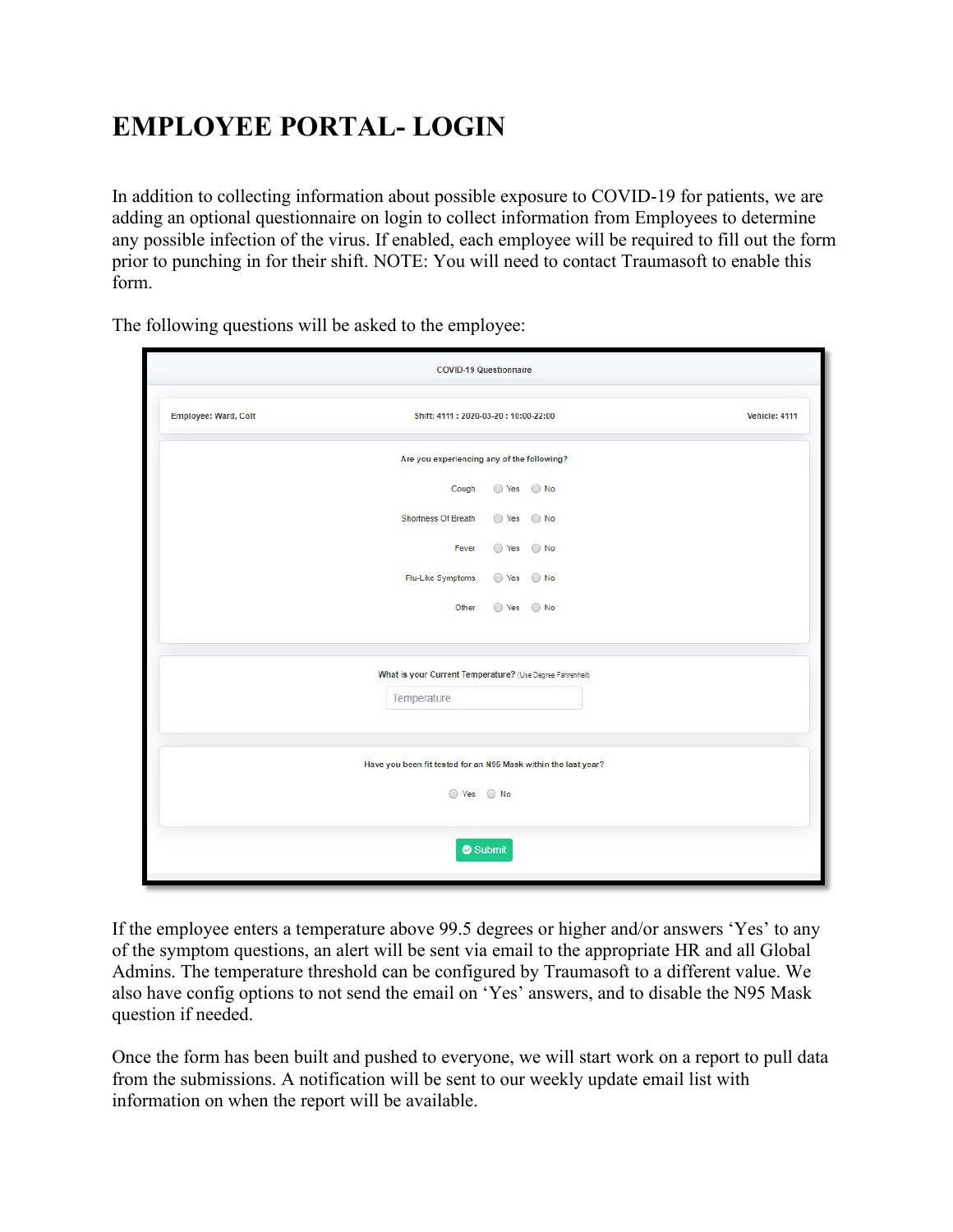# **BUSINESS DEVELOPMENT MODULE**

We have added a new field in Business Development and CAD to allow companies to ask if a patient is a possible COVID-19 patient. The following is an instruction on how to enable and use this functionality.

- 1. To enable the new 'Possible COVID-19 Patient' field, go to **System Mgt > Dispatch Configs > BD Config > Supplemental Fields** tab.
- 2. You will see two groups of selections:
	- a. **Trip Assistant Supplemental Fields**: Shows any supplemental fields and allows you to enable and (optionally) require the field on the Trip Assistant intake form.
	- b. **Trip Scheduler Supplemental Fields**: Shows any supplemental fields and allows you to enable and (optionally) require the field on the Trip Scheduler intake form.
	- c. If enabled on either form, the field will show on Incoming Pool 'View' and will also push into CAD when the request is accepted.
- 3. Make your selections to enable / require the field on whichever forms you want to collect it on in Business Development, then click **Submit** at the bottom.
- 4. Currently there is only one supplemental field available (Possible COVID-19 Patient?) but we have built this in a way that additional questions can be added by Traumasoft at a later time as needed.

| <b>BD Config</b>                                                                          |                                                                       |  |          |                       |  |                       |                                  |  |                                                |                |                 |                    |                     |
|-------------------------------------------------------------------------------------------|-----------------------------------------------------------------------|--|----------|-----------------------|--|-----------------------|----------------------------------|--|------------------------------------------------|----------------|-----------------|--------------------|---------------------|
| Email Content (TA/Trip Brokerage)<br><b>Trip List</b><br><b>Trip Assistant</b><br>General |                                                                       |  |          |                       |  | <b>Trip Calendar</b>  |                                  |  | Notifications (Global)<br><b>Incoming Pool</b> |                |                 | Requested Services | <b>Hold Reasons</b> |
|                                                                                           | <b>Facility Groups</b><br>Hospital Dashboard<br><b>Trip Brokerage</b> |  | External | <b>Trip Scheduler</b> |  | Outsourced<br>Reports |                                  |  | Supplemental Fields                            |                |                 |                    |                     |
| <b>Trip Assistant Supplemental Fields</b>                                                 |                                                                       |  |          |                       |  |                       |                                  |  | <b>Trip Scheduler Supplemental Fields</b>      |                |                 |                    |                     |
| <b>Enabled</b><br><b>Field</b>                                                            |                                                                       |  |          | <b>Required</b>       |  |                       | <b>Field</b>                     |  |                                                | <b>Enabled</b> | <b>Required</b> |                    |                     |
| ✔<br>Possible COVID-19 Patient?:                                                          |                                                                       |  |          | ✔                     |  |                       | ✔<br>Possible COVID-19 Patient?: |  |                                                | ✔              |                 |                    |                     |
|                                                                                           |                                                                       |  |          |                       |  |                       |                                  |  | Submit                                         |                |                 |                    |                     |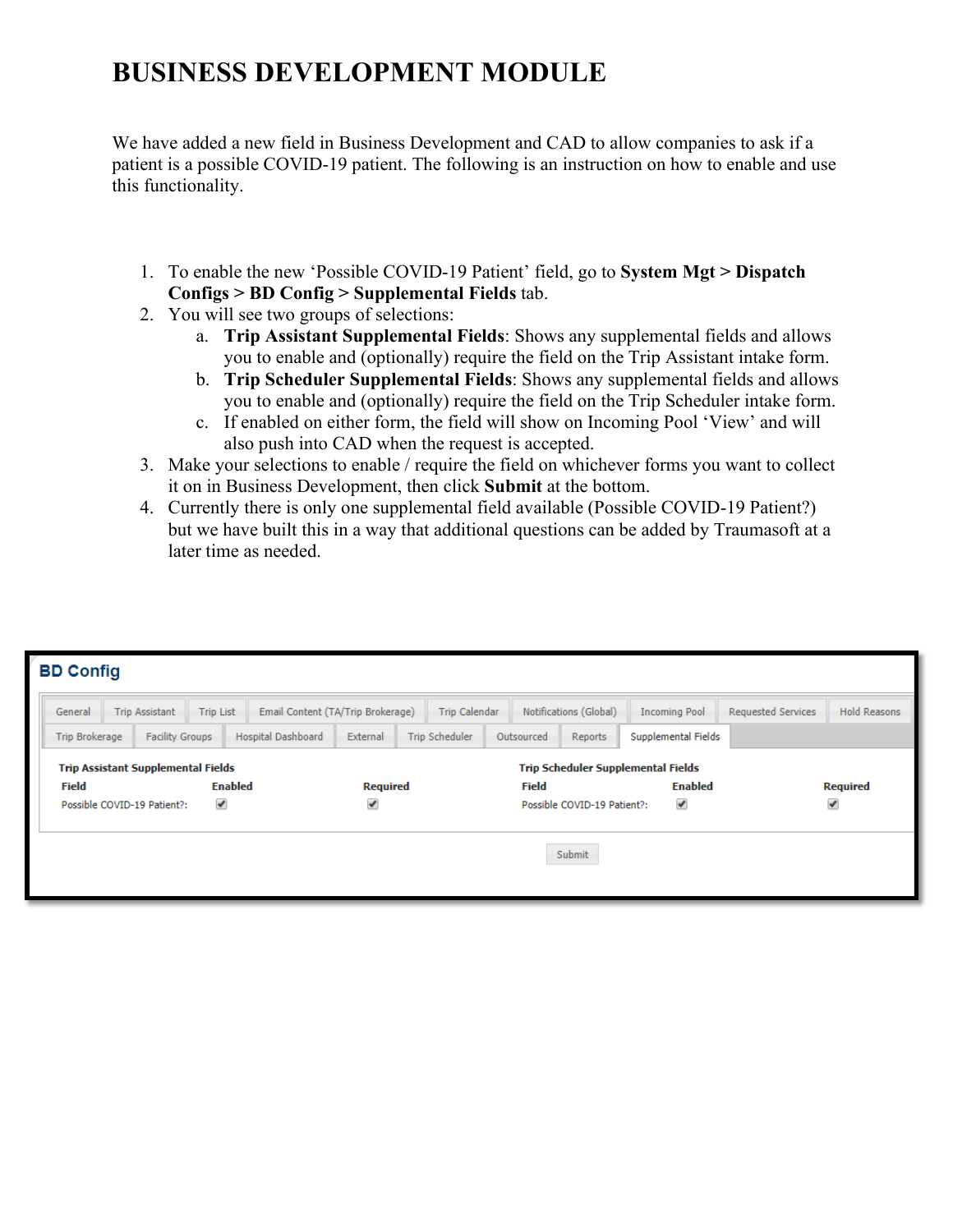If the field is enabled on the Trip Assistant intake form, it will show at the bottom of the form in a new section called 'Additional Info'.

| <b>Patient Information</b>                                         | <b>Pickup Location</b>                                                                                                                   | <b>Dropoff Location</b>                                                                                                                                               |  |  |
|--------------------------------------------------------------------|------------------------------------------------------------------------------------------------------------------------------------------|-----------------------------------------------------------------------------------------------------------------------------------------------------------------------|--|--|
| LAIRD, JEREMY<br>Modify<br>$\equiv$<br>Clear                       | CHRISTUS SPOHN HOSPITAL ALICE<br>Clear                                                                                                   | <b>ALHAMBRA HOSPITAL</b><br>Clear                                                                                                                                     |  |  |
| (last name, first name)                                            | Patient Address Residence                                                                                                                | □ Patient Address □ Residence □ TBD                                                                                                                                   |  |  |
| <b>SSN</b>                                                         | 2500 EAST MAIN STREET                                                                                                                    | 100 S RAYMOND AVE.                                                                                                                                                    |  |  |
| <b>Primary Diagnosis</b><br>$\triangleq$                           | Select Department<br>▼                                                                                                                   | Select Department<br>۷.                                                                                                                                               |  |  |
| Weight:<br>$\mathsf{lbs}$ $\mathsf{v}$                             | Room                                                                                                                                     | Apt/Suite/Room                                                                                                                                                        |  |  |
| in $\mathbf v$<br>Height:                                          | Apt/Suite                                                                                                                                | <b>ALHAMBRA</b><br><b>CA</b><br>91105                                                                                                                                 |  |  |
|                                                                    | <b>ALICE</b><br>78332<br>TХ                                                                                                              | 626-570-1606                                                                                                                                                          |  |  |
|                                                                    | (361) 661-8015                                                                                                                           | <b>MD First Name:</b><br>Test this field with anothe                                                                                                                  |  |  |
|                                                                    |                                                                                                                                          | MD Phone:                                                                                                                                                             |  |  |
| <b>Pickup Time / Appointment Time</b>                              | <b>Escort Information</b>                                                                                                                | <b>EPI</b> Return Time<br><b>Return Date</b>                                                                                                                          |  |  |
| Pickup: 03/20/2020<br>$\mu$ <sup>*</sup><br>23:14                  | Number of Escorts:                                                                                                                       |                                                                                                                                                                       |  |  |
| m<br>Appt: Date<br>Time                                            | <b>Escort Type:</b><br>▼                                                                                                                 |                                                                                                                                                                       |  |  |
|                                                                    | <b>Insurance &amp; Trip Details</b>                                                                                                      |                                                                                                                                                                       |  |  |
| <b>HIP</b><br><b>Admitted Date:</b>                                | Is LogistiCare Trip:                                                                                                                     |                                                                                                                                                                       |  |  |
|                                                                    | $\circ$ Yes $\circledcirc$ No<br>Options:<br>Is Bed Confined at                                                                          | $\sqrt{2}$ Oxygen 2<br>$\circledcirc$ Round Trip $\circledcirc$ One Way<br>$\circ$ Yes $\circ$ No $\circ$<br>Wide Wheelchair<br>Unknown<br><b>Bariatric Stretcher</b> |  |  |
| Medicare:                                                          | $\circ$ Yes $\circledcirc$ No.<br>Is Patient PPS?<br>Time of Transport:                                                                  |                                                                                                                                                                       |  |  |
| Medicaid:                                                          | In your professional opinion, does<br>$\circ$ Yes $\circ$ No $*$<br>Call Type:<br>the patient named above require                        | <b>Basic Life Support</b><br>۷.<br>$\Box$ IV #<br>Immediate<br>7<br>Cardiac Monitor                                                                                   |  |  |
| Medi-Cal                                                           | stretcher transportation at the time<br>LOS:<br>of transport?                                                                            |                                                                                                                                                                       |  |  |
| Private Insurance:                                                 | Is this patient<br>Is this patient ambulatory, either                                                                                    |                                                                                                                                                                       |  |  |
| <b>Number of Stairs</b>                                            | receiving Part A<br>by himself/herself or with the use<br>$\bullet$ Yes $\circ$ No<br>benefits at your<br>of a cane, walker or crutches? | $\circ$ Yes $\circledcirc$ No                                                                                                                                         |  |  |
| Requested By:                                                      | facility?<br>Can this patient be safely<br>transported unattended by<br>® Yes ○ No                                                       |                                                                                                                                                                       |  |  |
| 234234234                                                          | wheelchair, van or by car?                                                                                                               |                                                                                                                                                                       |  |  |
| Reason For Transport: Select One<br>▼                              |                                                                                                                                          |                                                                                                                                                                       |  |  |
|                                                                    | <b>Comments</b>                                                                                                                          |                                                                                                                                                                       |  |  |
| <b>Dispatch Comments</b>                                           |                                                                                                                                          |                                                                                                                                                                       |  |  |
|                                                                    |                                                                                                                                          |                                                                                                                                                                       |  |  |
|                                                                    | <b>Additional Info</b>                                                                                                                   |                                                                                                                                                                       |  |  |
| Possible COVID-19 Patient?<br>$\circledcirc$ Yes $\circledcirc$ No |                                                                                                                                          |                                                                                                                                                                       |  |  |
|                                                                    |                                                                                                                                          |                                                                                                                                                                       |  |  |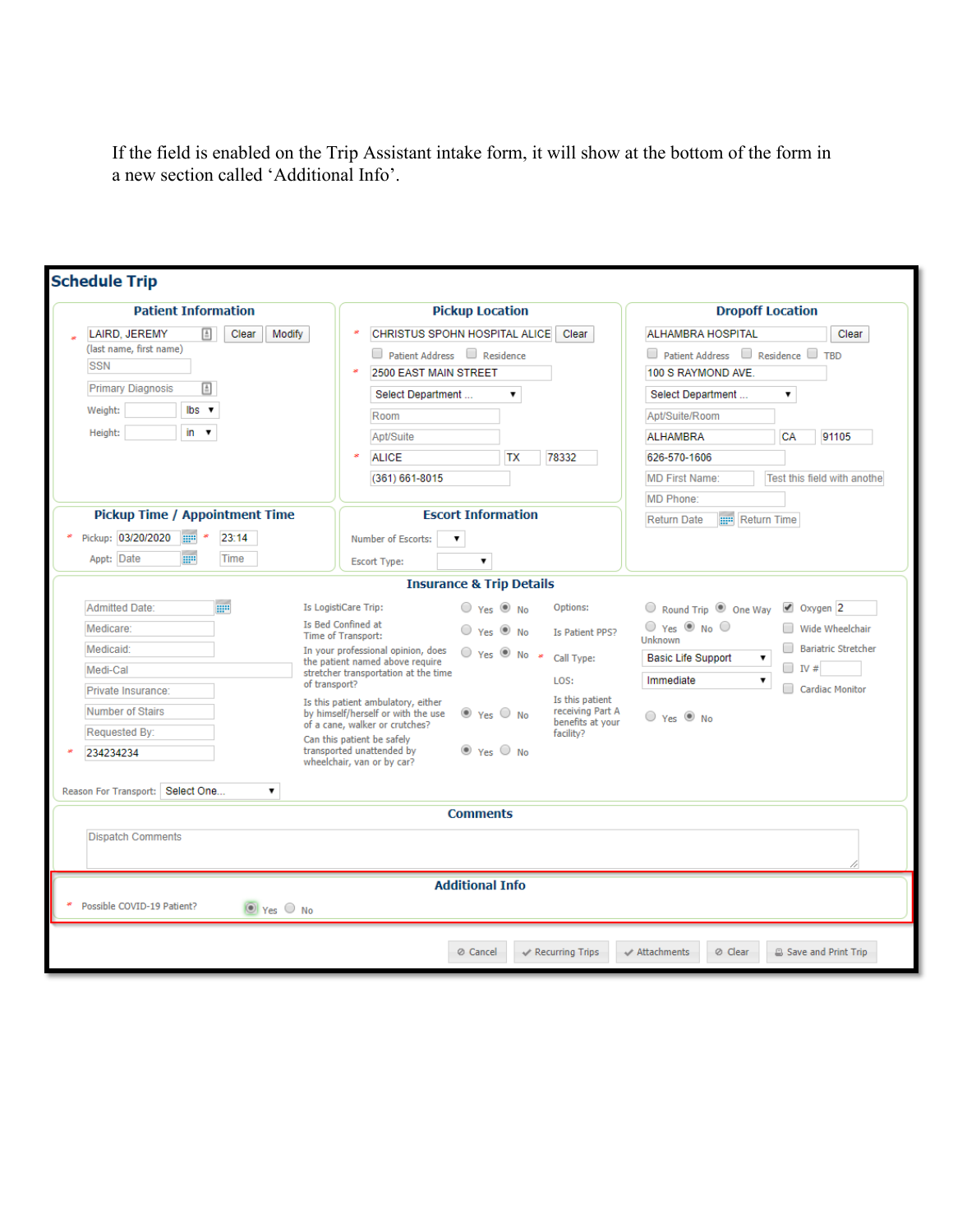Similar to Trip Assistant, if enabled in Trip Scheduler, the field will show at the bottom in the new section called Additional Info.

| <b>Trip Scheduler</b> | <b>Schedule Trip</b>          |                                                       |                              |                               |                                |
|-----------------------|-------------------------------|-------------------------------------------------------|------------------------------|-------------------------------|--------------------------------|
| Home                  | Patient                       | $\ensuremath{\mathop{\boxplus}}$<br>Clear             | Pickup Facility              | CHRISTUS SPOHN HOSPITAL ALICE |                                |
| Schedule Trip         | <b>DOB</b>                    | SSN                                                   |                              | Address 2500 EAST MAIN STREET |                                |
| <b>Trips List</b>     | Height                        | Ibs<br>in<br>Weight<br>۷.<br>$\overline{\phantom{a}}$ | Apt/Room/Suite #             |                               |                                |
| Calendar              |                               | Requester Zachary Corwin                              |                              | City ALICE                    | State <b>Texas</b>             |
| Contact               | Requester Phone               |                                                       | Zip                          | 78332                         | Phone (361) 661-8015           |
| Profile               | Pickup Time:                  | ASAP Scheduled O                                      | Dropoff Facility             |                               |                                |
|                       | Appt. Time:                   | $\overline{\rm m}$                                    | Address                      | Enter a location              |                                |
| <b>TRAUMASOft</b>     |                               |                                                       | Apt/Room/Suite #<br>City     |                               | State Select State             |
|                       | Type of Service Select        |                                                       | Zip                          | Phone                         |                                |
|                       | Chief Complaint               |                                                       |                              |                               |                                |
|                       | Number of Stairs              | Options Round Trip O<br>One Way $\circlearrowright$   | Medicare                     |                               |                                |
|                       |                               |                                                       | Medicaid                     |                               |                                |
|                       | Notes /                       | Oxygen C Restraints C Monitor C Ventilator C          | IV <sub>1</sub><br>Insurance |                               |                                |
|                       | Comments /<br>Other Equipment |                                                       | Insurance<br>Preauth         |                               |                                |
|                       |                               |                                                       |                              |                               |                                |
|                       | Additional Info:              |                                                       |                              |                               |                                |
|                       | Possible COVID-19 Patient?    | Yes $\circ$<br>$No$ $O$                               |                              |                               |                                |
|                       |                               |                                                       |                              |                               |                                |
|                       |                               |                                                       |                              | <b>Recurring Trips</b>        | Attachments<br>Reset<br>Submit |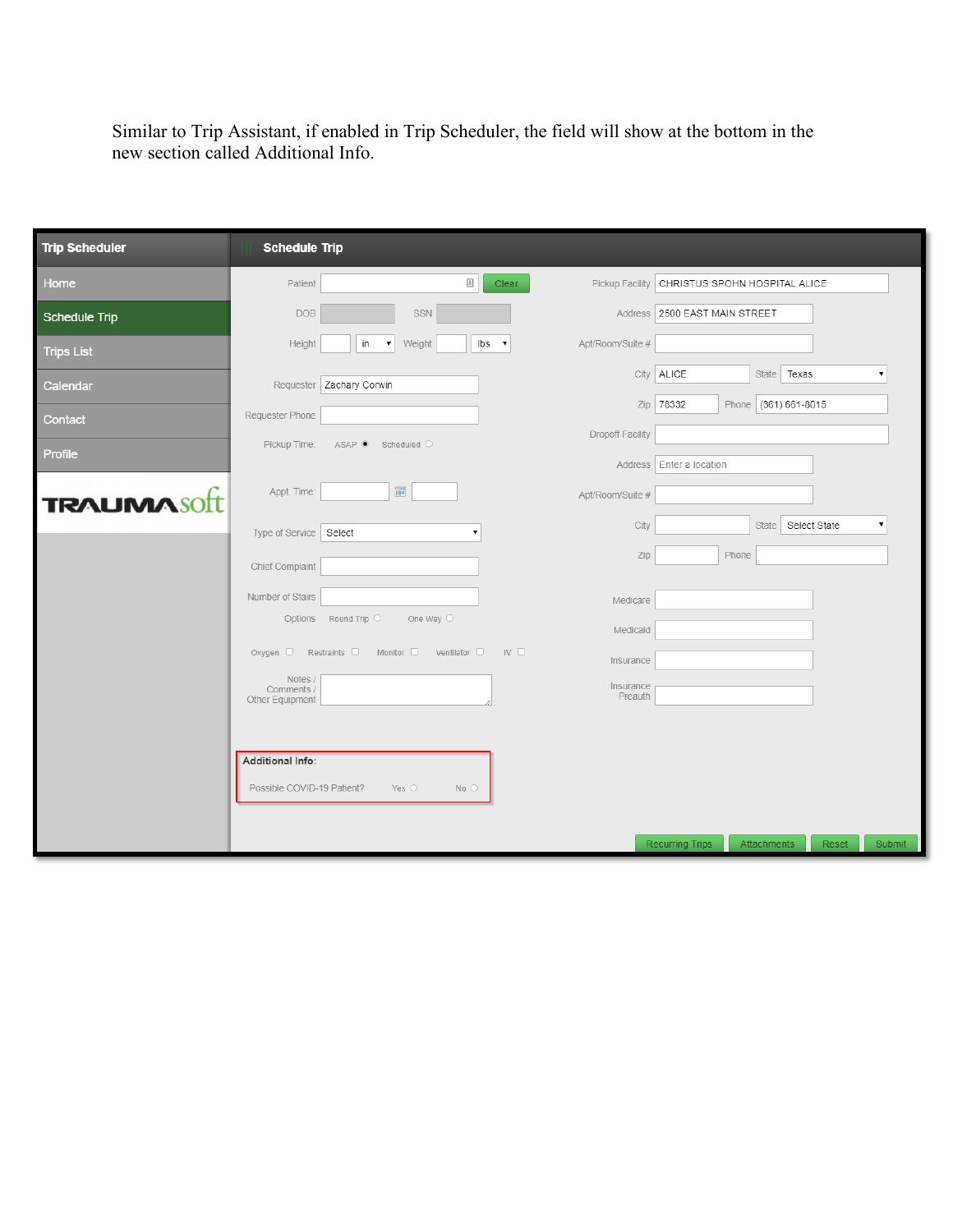# **DISPATCH MODULE**

Regardless of whether you utilize Traumasoft's Business Development tools, the new COVID-19 question can be used in the CAD module to collect this information. We have added a new section to the 'Misc' tab on CAD Call Properties called 'CAD Supplemental Fields'.

- 1. To fill this out on any CAD leg, edit the trip leg (or make a new one) and go to the Misc tab.
- 2. While in Edit Mode on the leg (click Enable Editing if the leg is locked), click the Add button on the CAD Supplemental Fields table.
- 3. Choose the field from the Add dropdown (currently the only option is 'Possible COVID-19 Patient'), then choose a value and click OK.
- 4. Once you have added the supplemental field, click Save in the bottom-right corner of the Call Properties window – the supplemental field will not save if you do not save the trip after adding.

| <b>Customer</b><br>Clear | *Name: LAIRD, JEREMY |         |        | SSN:        |                            | DOB:    |     | Age:                               |                                      | Sex:                | Edit | <b>Imp Information</b><br>Leg Date: 03/20/2020 Trip #: 009-A Run #:<br>Vehicle:<br>Unit: |                          | Leg        |
|--------------------------|----------------------|---------|--------|-------------|----------------------------|---------|-----|------------------------------------|--------------------------------------|---------------------|------|------------------------------------------------------------------------------------------|--------------------------|------------|
| $D$ ispatch              | Medical              | Billing | $Note$ | Attachments | Eorms                      | History | PCS | $\mathsf{Const}$                   | Misc                                 | $CMS-1500$          |      |                                                                                          |                          | Cad Action |
|                          |                      |         |        |             |                            |         |     | <b>Billing Supplemental Fields</b> |                                      |                     |      |                                                                                          |                          |            |
|                          | Name                 |         |        |             |                            |         |     |                                    |                                      | Value / Description |      |                                                                                          | $\Delta$                 | Add        |
|                          |                      |         |        |             |                            |         |     |                                    |                                      |                     |      |                                                                                          |                          | Edit       |
|                          |                      |         |        |             |                            |         |     |                                    |                                      |                     |      |                                                                                          |                          | Delete     |
|                          |                      |         |        |             |                            |         |     |                                    |                                      |                     |      |                                                                                          |                          |            |
|                          |                      |         |        |             |                            |         |     | <b>CAD Supplemental Fields</b>     |                                      |                     |      |                                                                                          |                          |            |
|                          | Name                 |         |        |             |                            |         |     |                                    |                                      | Value / Description |      |                                                                                          |                          | Add        |
|                          |                      |         |        |             |                            |         |     |                                    |                                      |                     |      |                                                                                          |                          | Edit       |
|                          |                      |         |        |             | Add CAD Supplemental Field |         |     |                                    |                                      |                     |      | $\mathbb{X}$                                                                             |                          | Delete     |
|                          |                      |         |        |             |                            |         |     | Add: Possible COVID-19 Patient?    |                                      |                     |      | $\pmb{\mathrm{v}}$                                                                       |                          |            |
|                          |                      |         |        |             |                            |         |     |                                    | $\circledcirc$ Yes $\circledcirc$ No |                     |      |                                                                                          |                          |            |
|                          |                      |         |        |             |                            |         |     |                                    |                                      |                     |      | V OK ⊘ Cancel                                                                            |                          |            |
|                          |                      |         |        |             |                            |         |     |                                    |                                      |                     |      |                                                                                          | $\overline{\phantom{a}}$ |            |